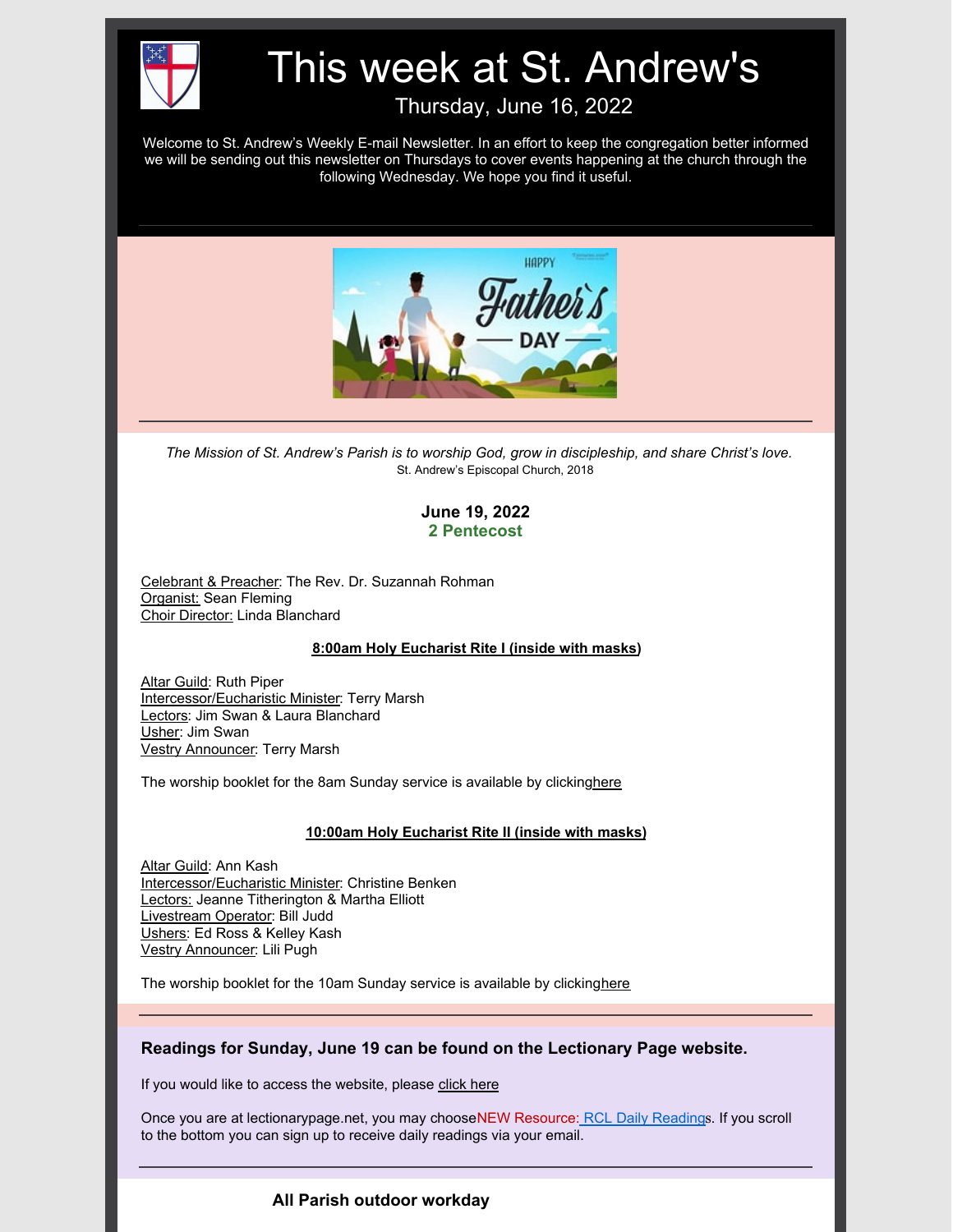

An All Parish outdoor workday has been scheduled by the property committee for this Saturday (June 18) from 9am until noon. Please bring your work gloves and favorite gardening tools and join us as we clean up the grounds for summer. Many hands make light work!

### **Note about the music for this Sunday, June 19**

The lyrics for "Come, thou fount" were written by the 18th century pastor and hymn composer Robert Robinson in 1757. The tune origin, however is uncertain.

From William J. Reynolds, *Companion to Baptist Hymnal* (1976):

"Nettleton first appeared as a two-part tune in John Wyeth's *Repository of Sacred Music, Part Second* (1813, p. 112), where it was named *Hallelujah*. In the Index it is identified as a new tune, and no composer's name is given. The tune has been attributed to some to Asahel Nettleton (1783-1844), a wellknown evangelist of the early nineteenth century, who compiled *Village Hymns* (1825). However, this compilation contained no music, and there is no evidence that Nettleton wrote any tunes during his life . . . It is not known where the tune name first appeared or who was responsible for it." (pp. 53-54) The tune may have been written by John Wyeth himself. -Sean Fleming

### **Wednesday Healing service cancelled for June 22, 2022**

Due to scheduling conflicts, the June 22 Healing service will not be held. This service will also not be held on Wednesdays during the summer when Suzannah is away. Please consult the church calendar for the Wednesdays it will be held.



### **Unity and Pride Day**

On Saturday, 25 June, join members of Lincoln County's LGBTQIA+ community and their Allies, for a UNITY + PRIDE EVENT. June is Pride Month…even here in Lincoln County!

We will gather at 11 a.m. at the Veterans Memorial Park in Newcastle. Bring signs in support of our LGBTQIA+ youth (or just

bring yourself and a friend) as we march up Main Street to Rising Tide where there will be music by the Horseshoe Crabs, refreshments, inspiring comments from local leaders and an opportunity to support each other during what can best be described as fractured times.

The lives of some of our community's youngest and most vulnerable are at stake. Show you care and join us on Saturday 25 June. Contact Jim Swan at 310-628-1453 with any questions.

#### **Holy Men and Holy Women: Evelyn Underhill, Mystic and Writer**

On almost every day of the year, the Episcopal Church honors faithful followers of Jesus who went before us. Every Wednesday at St. Andrew's during our Healing Eucharist, we remember one or more of these Holy Men and Women. We take time to remember these people for three important reasons. First, they deserve to be remembered. The people chosen for our calendar, are remembered because they were particularly remarkable followers of Jesus. The second reason we remember them is because in remembering we are connected to Christians throughout time. And last but not least, we remember them because in remembering we can learn how to be better followers of Jesus in our day and time.

This week we remember Evelyn Underhill. Please click [here](https://files.constantcontact.com/8ee45c8d601/89926fca-4303-47b5-8f3b-e9f50b6684f0.docx?rdr=true) to learn more about her.

# **Weekday Worship**

Compline: Monday-Friday 9 PM Zoom Meeting ID:

Wednesday Healing Service: Wednesdays at 10:00am

# **Meetings**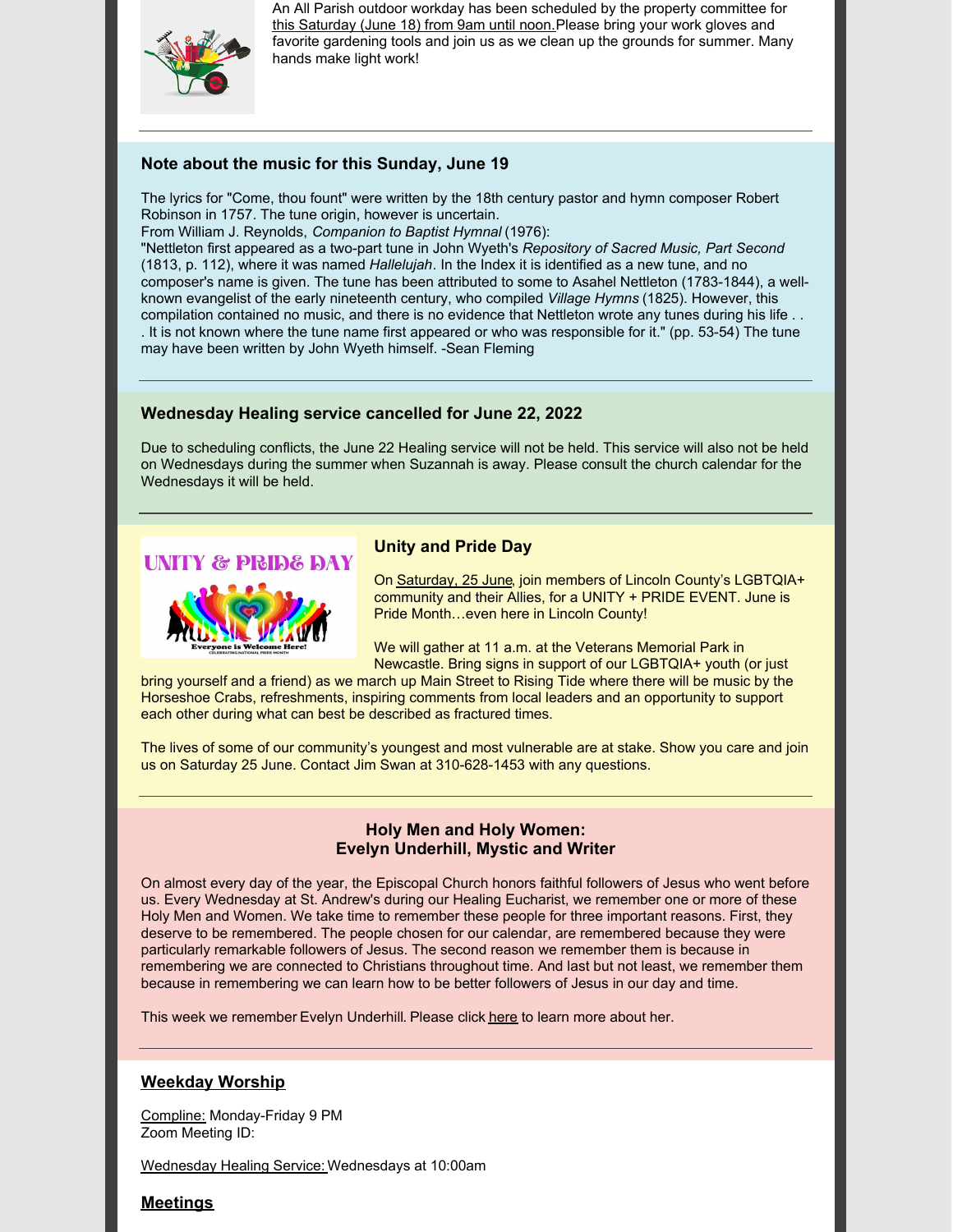Poetry Reading: 4PM Monday Zoom Meeting ID:

Benedictine Group: 11:15 AM Wednesday Zoom Meeting ID:

Knitting Group: 2-4pm Fridays AND 2-4pm Sundays on Zoom All welcome: not necessary to be a knitter! Zoom Meeting ID:

You can get to our Facebook page by clicking [here](https://www.facebook.com/standrewsnewcastle/) You can get to our YouTube channel by clicking [here](https://www.youtube.com/channel/UCMb2OhOTkgC1kSR8DXJI84w) You can get to our Website by clicking [here](https://standrewsnewcastle.org/)

#### **Foster Grandparent Program**

The Penquis Foster Grandparent program, a part of AmericCorps Seniors, is looking for volunteers in your area. We cover 14 counties in Maine.

The Foster Grandparent Program has stipended volunteer opportunities in your area. The Foster Grandparent Program is looking for seniors, age 55 and older, who love children and have 3-5 mornings or afternoons a week to offer. We pay a non-taxable stipend and mileage for travel to and from sites.

Foster Grandparents volunteer in schools, Head Starts and non-profit child care centers helping the children who need that "little extra" love and attention.

Foster Grandparents receive a stipend which will not affect any federal, state or local benefit or entitlement including: Social Security, SSI, food stamps, rent subsidies, fuel assistance, etc. Benefits also include paid holidays, paid time off and training.

For more information on how to become a Foster Grandparent call 973-3684 or 1-800-215-4942 or email us at **[bharris@penquis.org](mailto:bharris@penquis.org)** . The Foster Grandparent Program is a program of Penquis and AmeriCorps Seniors. Please click [here](https://files.constantcontact.com/8ee45c8d601/c21a4884-c976-41db-9756-852f58a05ef0.docx?rdr=true) to view the flyer.

#### **Intercessory Prayer List**

"The Spirit helps us in our weakness; for we do not know how to pray as we ought, but that very Spirit *intercedes with sighs too deep for words."* (Romans 8:26)

*We pray for those who are ill or with special needs:*

Rob & Irma Hargreaves, Alan Hargreaves, Phil Bartley, Robert Hodge, Amanda Smith, Stephen Gorrill, Val Gorrill, Bob Gorrill, Ellen B., Allie, Anne Rossideas, Bruce Rinker, Virginia White, Felicia McAllister, Tom Sullivan, Todd, Donald Johnson Olderson, Tom Belanger, Dick, Catherine Fleming, Alex Place, Mark Place, Donna & David Badgley, Tyler, Bruce & Julie, Cynthia Troxel, Jane Ferris, Maureen McNiff, Geoff & Rachel Titherington, Sam Young, Brad & Tina Reynolds, Victoria, Robin Schneider, Matthew Schneider, Lorrie Buchanan, Jane Gear, Louise Bessire, Donna Fitch, Janice & Paul Roman, Bob Gault, David Harris

> **St. Andrew's Episcopal Church** 11 Glidden St., PO Box 234 Newcastle, ME 04553 (207) 563-3533

E-mail: stasnew@tidewater.net Web site: [standrewsnewcastle.org](http://www.standrewsnewcastle.org/)

Rector: The Rev. Dr. Suzannah Rohman Senior Warden: John Ward Junior Warden: Christine Benken - Clerk: Terry Marsh Treasurer: Mark Freese - Organist: Sean Fleming - Director of Choirs: Linda Blanchard Parish Administrator: Ann Kash